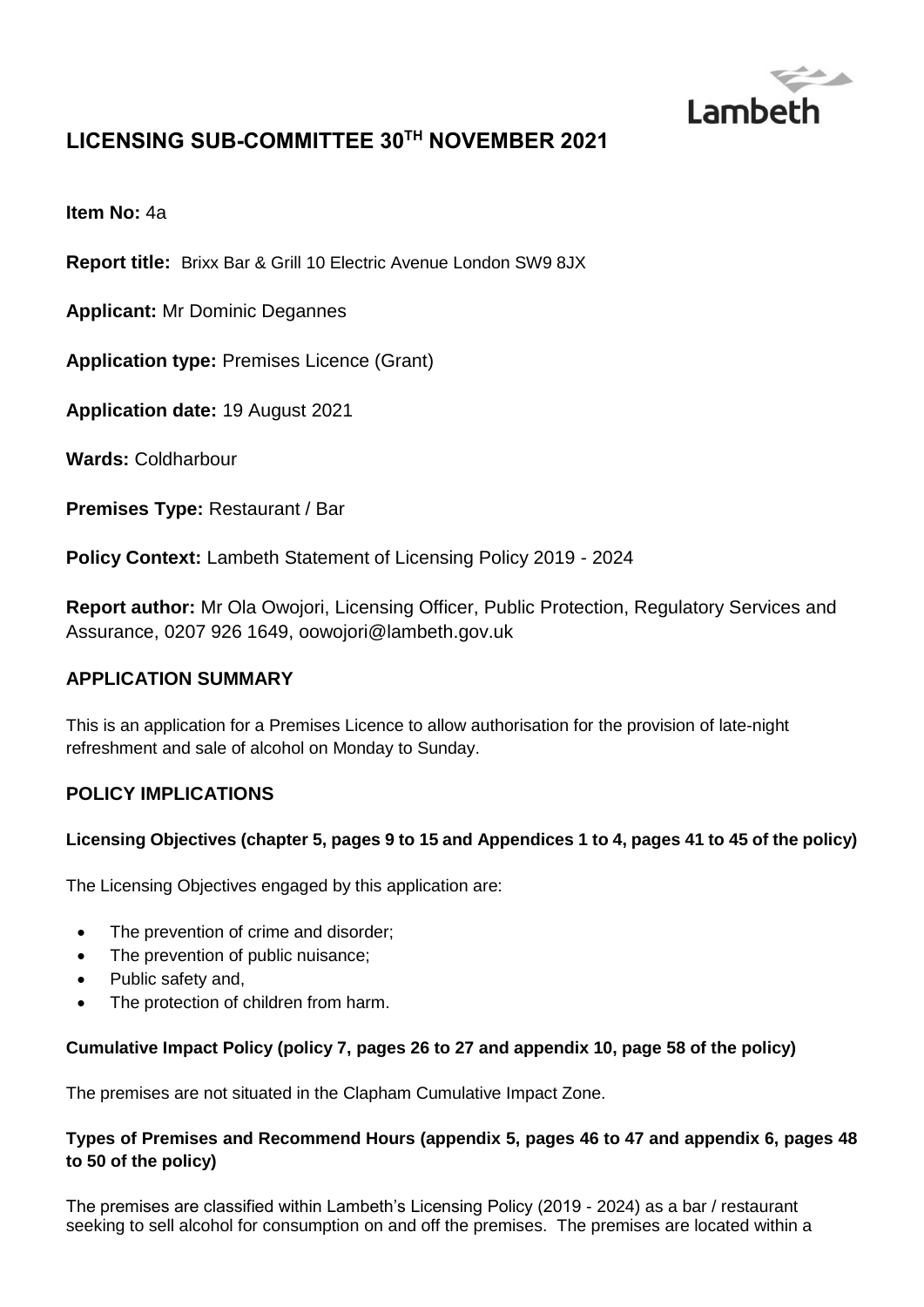Major Town Centre, but it is in close proximity to residential properties on Electric Avenue. The premises are therefore designated for the purpose of this application as in a residential area.

There is no recommended start time within the policy for this type of premises, but the recommended end time for this type of premises in a residential area is 23:00 hours on Monday to Sunday.

Note: The hours above are not absolute and are intended as a guide for applicants to consider when completing their operating schedules. Each application will be considered on its own merits. Applicants seeking hours later than those indicated in the Policy should provide detailed evidence as to why their application will not have a negative impact on the licensing objectives.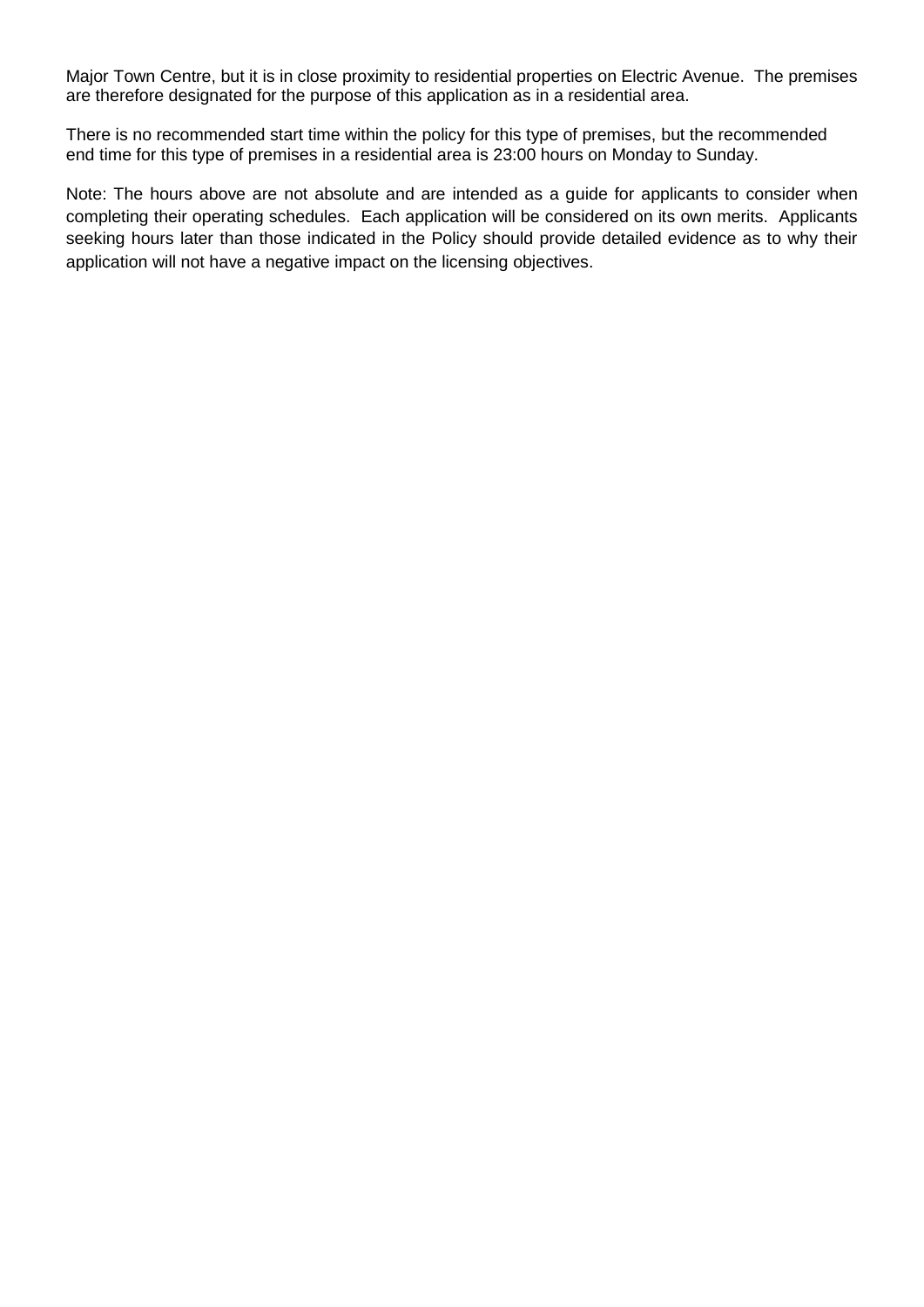# **1. APPLICATION**

- 1.1 This is an application for a premises licence under section 17 of the Licensing Act 2003.
- 1.2 The applicant is seeking authorisation for the following licensable activities and times:

### **Sale of Alcohol (consumption on and off the premises)**

Sunday to Thursday 12:00 – 23:00 Friday and Saturday 12:00 – 00:00

#### **Late Night Refreshment**

Friday and Saturday 23:00 – 00:00

- 1.3 The opening hours for the premises are proposed as: Sunday to Thursday 12:00 – 23:00 Friday and Saturday 12:00 – 00:00
- 1.4 A copy of the application and the premises plan are attached as **Annex A.**

## **2. REPRESENTATION**

- 2.1 One representation has been received against the application from a local resident.
- 2.2 The representation is based on the licensing objectives of prevention of public nuisance, prevention of crime and disorder, public safety and protection of children from harm. A copy of the representation was provided to the applicant and is attached as **Annex B.**
- 2.3 The representation highlights concerns in respect of insufficient information in the application. They also raise concerns that the premises will have a negative impact on residents in the area if the application is granted.
- 2.4 The applicant has agreed several conditions with the Licensing Authority including the withdrawal of recorded music, which are appropriate to promote the licensing objectives. These conditions has been communicated with the objector and no response has been received to this effect. A list of the conditions is attached as **Annex C**.
- 2.5 The last date for making representations was on 16<sup>th</sup> September 2021.

## **3. CURRENT LICENCE**

3.1 There is no current premises licence in place for this address.

# **4. BACKGROUND HISTORY**

- 4.1 There is an outdoor market on Electric Avenue with a variety of shops and stalls.
- 4.2 The premises are within a restricted parking area and have no dedicated car parking for its customers. The premises are within easy access to Brixton underground and rail stations, and 24 hour public buses towards south and central London destinations.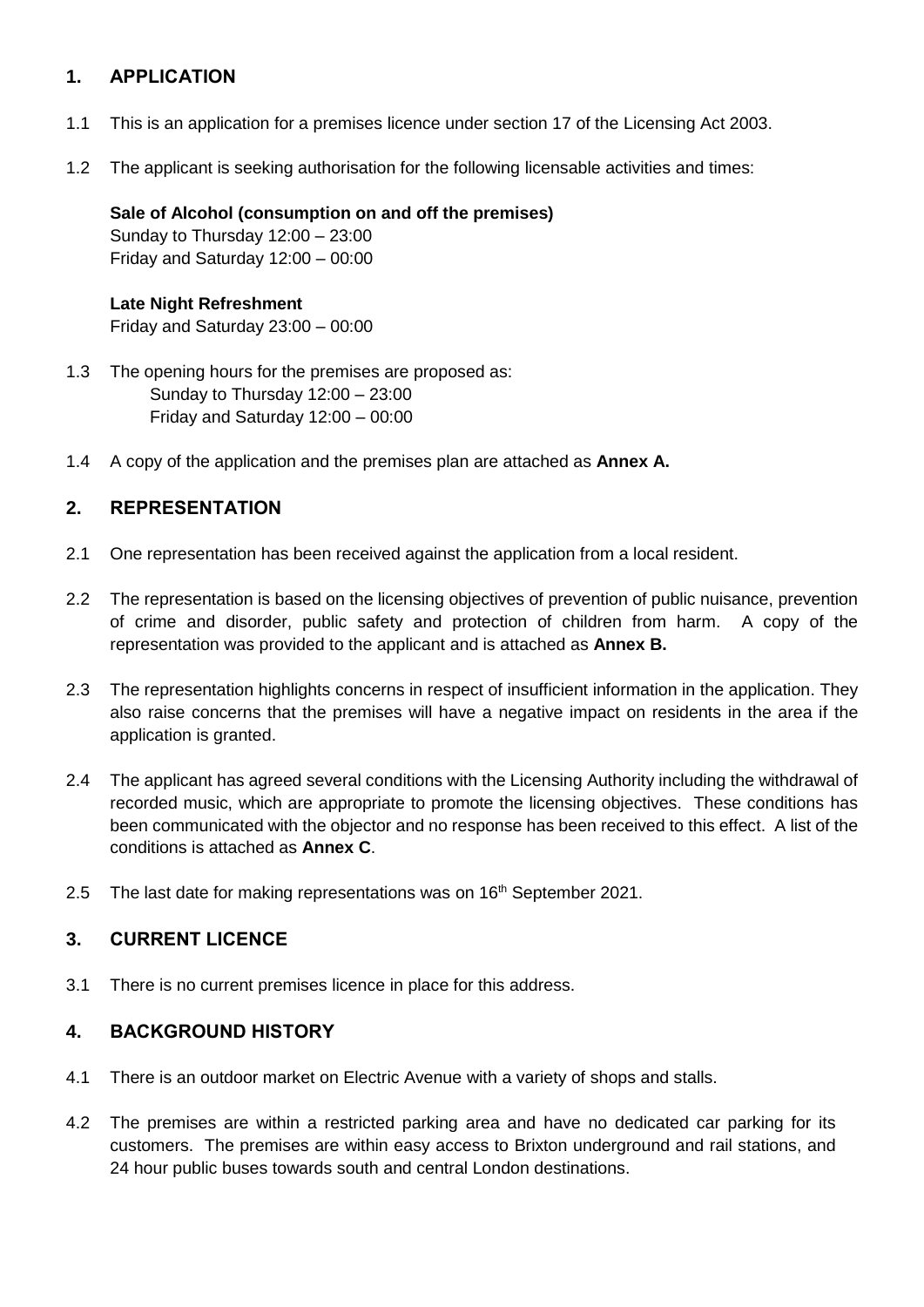- 4.3 There is no record of a Temporary Event Notice being submitted for the premises during this calendar year.
- *4.4* The Planning Authority didn't make a formal representation in respect of the application. However, they did provide the following comments, which have been sent to the applicant: *"Planning permission (18/04949/FUL) was granted for "Change of use of basement and ground floor from Retail (Use Class A1) to Restaurant (Use Class A3) together with the alterations to the front doors plus the installation of a new timber shopfront and a flue to the rear elevation". The relevant planning condition attached to the current use state – Condition 6 - The use hereby permitted shall not operate beyond 2300 hours unless otherwise agreed in writing by the Local Planning Authority. Reason: To ensure that the use operates in a satisfactory manner and does not unduly disturb adjoining occupiers or prejudice local amenity generally (Policy 7.15 of the London Plan 2015 and Policy Q2 of the Lambeth Local Plan (2015)".*

## **5. OBSERVATIONS**

- 5.1 The parts of the Statutory Guidance (April 2018) which are particularly relevant to this application and the representations received are Chapters:
	- 2) The Licensing Objectives;
	- 3) Licensable Activities
	- 8) Applications for Premises Licenses;
	- 9) Determining Applications;
	- 10) Conditions Attached to Premises Licenses and Club Premises Certificates; and
	- 16) Regulated Entertainment.
- 5.2 The parts of the Statement of Licensing Policy that are particularly relevant to this application and the representations are Sections:

Chapter 5 - The Licensing Objectives

- Policy 1 Process for applications
- Policy 3 Partnership working
- Policy 4 Enforcement approach
- Policy 8 Hours of sale and locations
- Policy 17 Dispersal and entry (note, erroneously marked as Policy 16)

Appendix 1: Prevention of Crime and Disorder

Appendix 2: Public Safety

- Appendix 3: Prevention of Public Nuisance
- Appendix 4: Protection of Children from Harm
- Appendix 5: Types of premises and recommended hours
- Appendix 6: Types of premises and potential impact

Appendix 7: Major, District and Local Town Centres and South Bank Strategic Cultural Area Appendix 8: What to expect from a Licensing Sub-Committee Hearing

## **6. CONCLUSION**

Members are required to consider the application in light of all the relevant information, and if approval is given, may attach such conditions appropriate to promote the licensing objectives.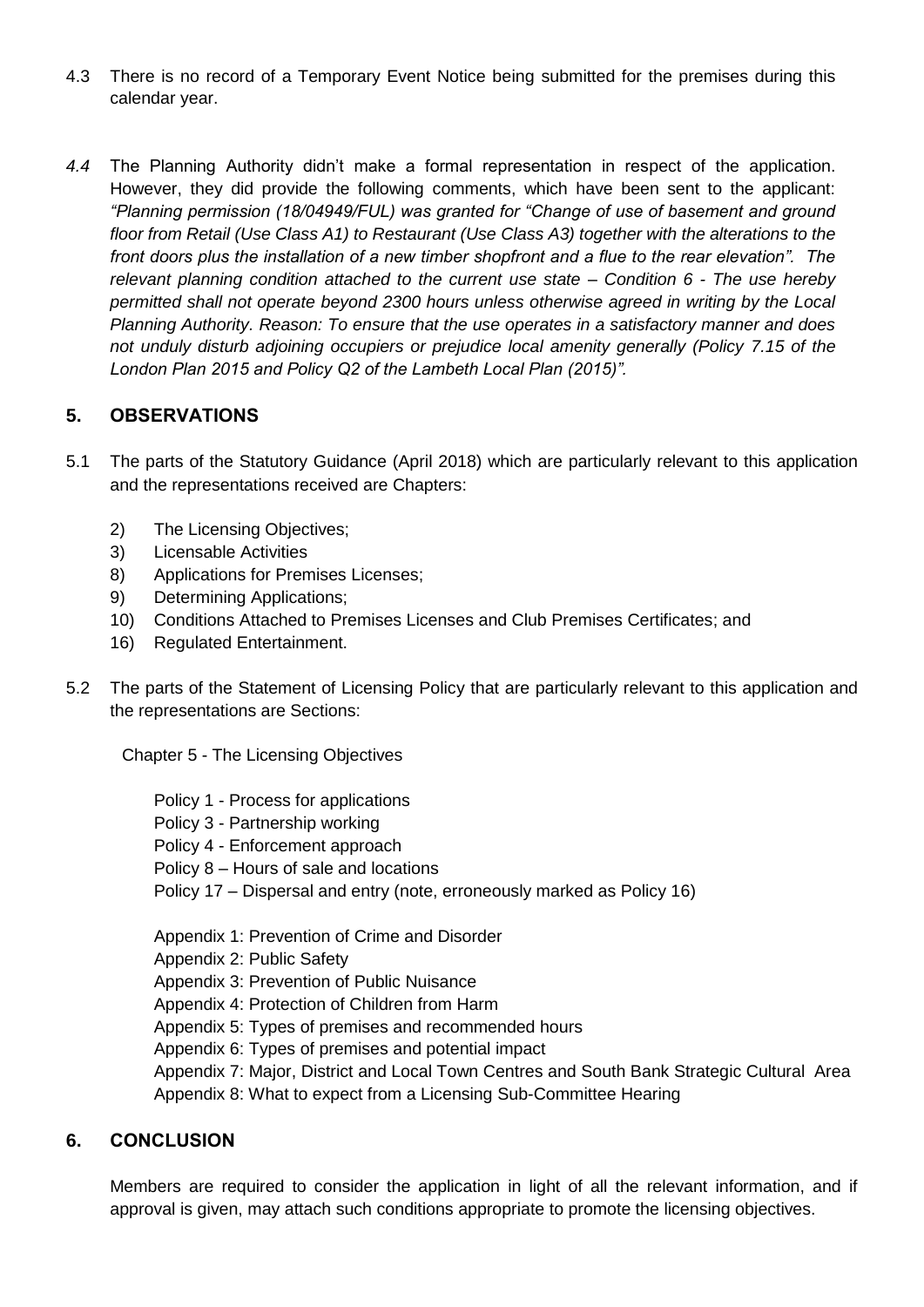The options available to Members of the Licensing Sub Committee are:

- a. Grant the application as it currently stands;
- b. Grant the application subject to such conditions as the authority considers appropriate for the promotion of the licensing objectives;
- c. Exclude from the scope of the licence any of the licensable activities to which the application relates;
- d. To refuse to specify the individual named in the applications as the DPS; or,
- e. Reject the application.